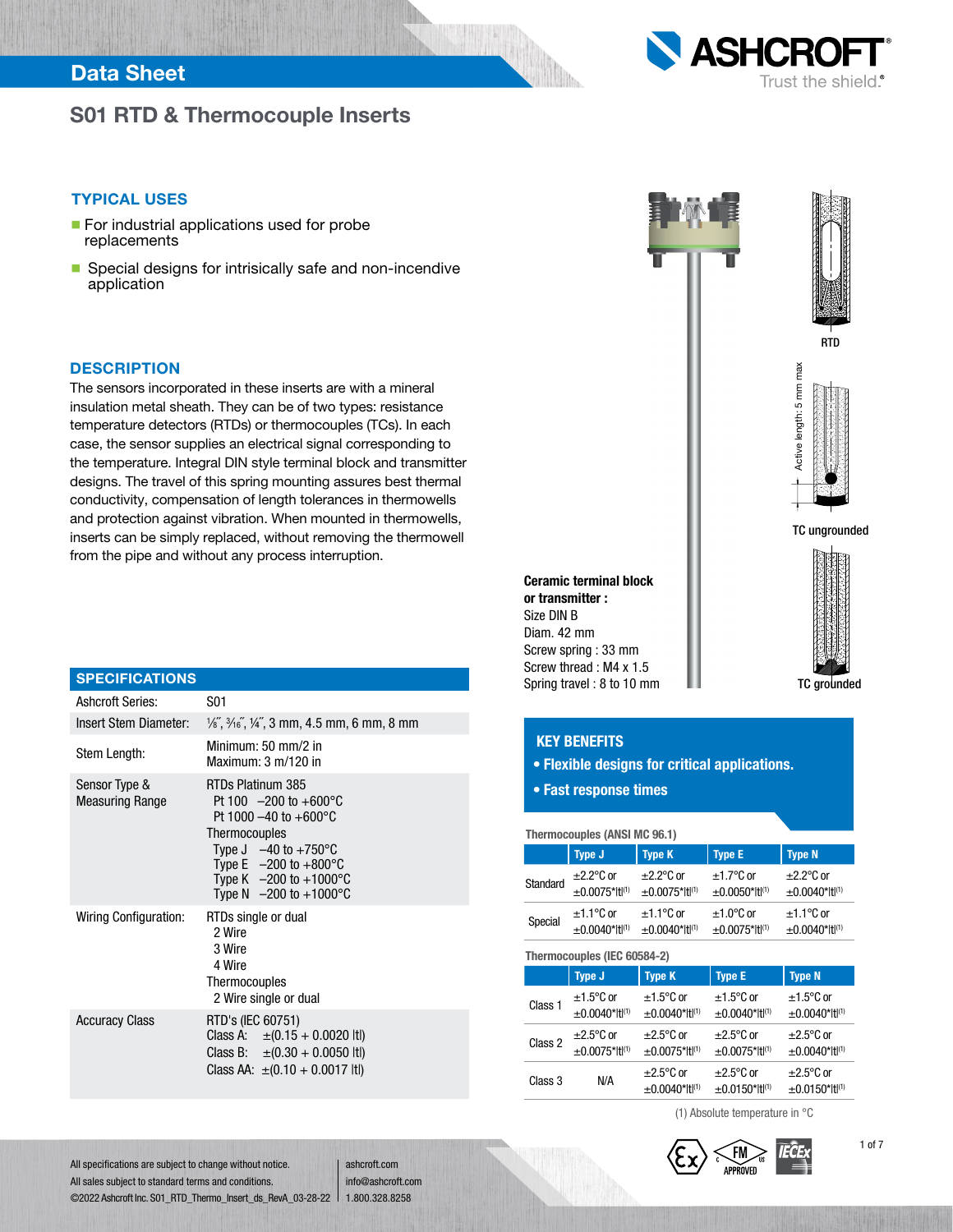

# S01 RTD & Thermocouple Inserts

| <b>OPTIONAL APPROVALS</b> |                                                                                                                                                                                                                           |  |  |  |  |  |  |  |
|---------------------------|---------------------------------------------------------------------------------------------------------------------------------------------------------------------------------------------------------------------------|--|--|--|--|--|--|--|
| FM Intrinsically safe:    | Class I, Division 1, Groups A, B, C, D<br>T4 for $-55^{\circ}$ C $\leq$ Ta $\leq$ +80 $^{\circ}$ C<br>T5 for $-55^{\circ}$ C < Ta < $+55^{\circ}$ C<br>T6 for $-55^{\circ}$ C $\leq$ Ta $\leq$ +40 $^{\circ}$ C           |  |  |  |  |  |  |  |
| <b>FM Nonincedive:</b>    | Class I, Division 2, Groups A, B, C, D<br>T4 for $-55^{\circ}$ C < Ta < $+80^{\circ}$ C<br>T5 for Ashcroft Series: $55^{\circ}$ C < Ta < $+55^{\circ}$ C<br>T6 for Ashcroft Series: $55^{\circ}$ C < Ta < $+40^{\circ}$ C |  |  |  |  |  |  |  |
| ATEX or IECEX:            | ATEX or IECEX<br>II 1 G Ex ia IIC T6 Ga $-50^{\circ}$ C to $+60^{\circ}$ C<br>II 2 G Ex ib IIC T6 Gb $-50^{\circ}$ C to $+60^{\circ}$ C<br>II 2 G Ex e IIC T6 Gb $-55^{\circ}$ C to $+60^{\circ}$ C                       |  |  |  |  |  |  |  |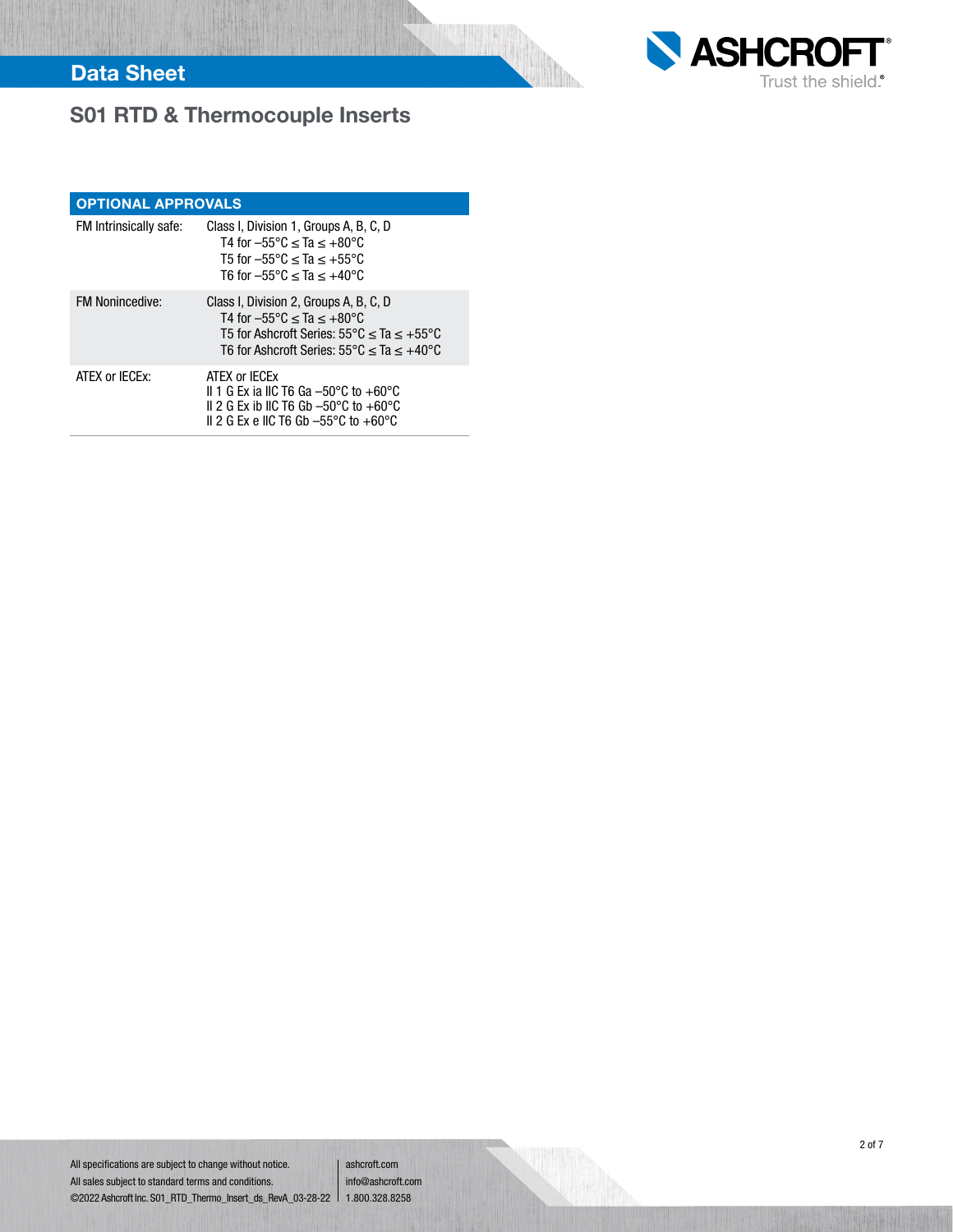

## S01 RTD Inserts

| <b>S01 RTD ORDERING CODE</b>                                                       | Example: | <b>S01</b> |   |              | A | Α | В | A | B | X | ------       |
|------------------------------------------------------------------------------------|----------|------------|---|--------------|---|---|---|---|---|---|--------------|
| <b>Area Classification</b>                                                         |          |            |   |              |   |   |   |   |   |   | Continued    |
| 1 - Standard                                                                       |          |            | 1 |              |   |   |   |   |   |   | on next page |
| 3 - Intrinsic Safety - ia                                                          |          |            |   |              |   |   |   |   |   |   |              |
| B - Intrinsic Safety - ib                                                          |          |            |   |              |   |   |   |   |   |   |              |
| E - Increased Safety                                                               |          |            |   |              |   |   |   |   |   |   |              |
| N - Non-Incendive                                                                  |          |            |   |              |   |   |   |   |   |   |              |
| <b>Sheath Diameter</b>                                                             |          |            |   |              |   |   |   |   |   |   |              |
| R - 1/8" Ø3.18 mm                                                                  |          |            |   |              |   |   |   |   |   |   |              |
| $S - \frac{3}{16}$ $O4.76$ mm                                                      |          |            |   |              |   |   |   |   |   |   |              |
| T - 1/4" Ø6.35 mm                                                                  |          |            |   |              |   |   |   |   |   |   |              |
| $3 - 3$ mm                                                                         |          |            |   |              |   |   |   |   |   |   |              |
| $4 - 4.5$ mm                                                                       |          |            |   |              |   |   |   |   |   |   |              |
| $6 - 6$ mm                                                                         |          |            |   |              |   |   |   |   |   |   |              |
| $8 - 8$ mm                                                                         |          |            |   |              |   |   |   |   |   |   |              |
| <b>RTD Type</b>                                                                    |          |            |   |              |   |   |   |   |   |   |              |
| 1 - Pt 100                                                                         |          |            |   | $\mathbf{1}$ |   |   |   |   |   |   |              |
| <b>Accuracy or Class (IEC 60751)</b>                                               |          |            |   |              |   |   |   |   |   |   |              |
| A - class A                                                                        |          |            |   |              | Α |   |   |   |   |   |              |
| B - class B                                                                        |          |            |   |              |   |   |   |   |   |   |              |
| $C - \frac{1}{2}$ DIN                                                              |          |            |   |              |   |   |   |   |   |   |              |
| D - class AA - 1/3 DIN                                                             |          |            |   |              |   |   |   |   |   |   |              |
| <b>RTD Element/Range</b>                                                           |          |            |   |              |   |   |   |   |   |   |              |
| A - RTD - -50/+400°C                                                               |          |            |   |              |   | Α |   |   |   |   |              |
| B - RTD - -200/+600°C                                                              |          |            |   |              |   |   |   |   |   |   |              |
| D - RTD -vibrations-proof                                                          |          |            |   |              |   |   |   |   |   |   |              |
| <b>Electrical Circuit</b>                                                          |          |            |   |              |   |   |   |   |   |   |              |
| A - Single 2 wires                                                                 |          |            |   |              |   |   |   |   |   |   |              |
| B - Single 3 wires                                                                 |          |            |   |              |   |   | B |   |   |   |              |
| C - Single 4 wires                                                                 |          |            |   |              |   |   |   |   |   |   |              |
| D - Dual 2 wires                                                                   |          |            |   |              |   |   |   |   |   |   |              |
| E - Dual 3 wires                                                                   |          |            |   |              |   |   |   |   |   |   |              |
| F - Dual 4 wires                                                                   |          |            |   |              |   |   |   |   |   |   |              |
| <b>Sheath Material</b>                                                             |          |            |   |              |   |   |   |   |   |   |              |
| 1 - AISI 316L / 1.4404                                                             |          |            |   |              |   |   |   | Α |   |   |              |
| <b>Head Type</b>                                                                   |          |            |   |              |   |   |   |   |   |   |              |
| A - Dimension DIN A                                                                |          |            |   |              |   |   |   |   |   |   |              |
| B - Dimension DIN B                                                                |          |            |   |              |   |   |   |   | B |   |              |
| $-$                                                                                |          |            |   |              |   |   |   |   |   |   |              |
| <b>Insert Nominal Length</b>                                                       |          |            |   |              |   |   |   |   |   |   |              |
| X - Li=(min=100, max=100000) (add actual length LI=?? at the end of ordering code) |          |            |   |              |   |   |   |   |   | X |              |
| $- - - - - -$                                                                      |          |            |   |              |   |   |   |   |   |   | ------       |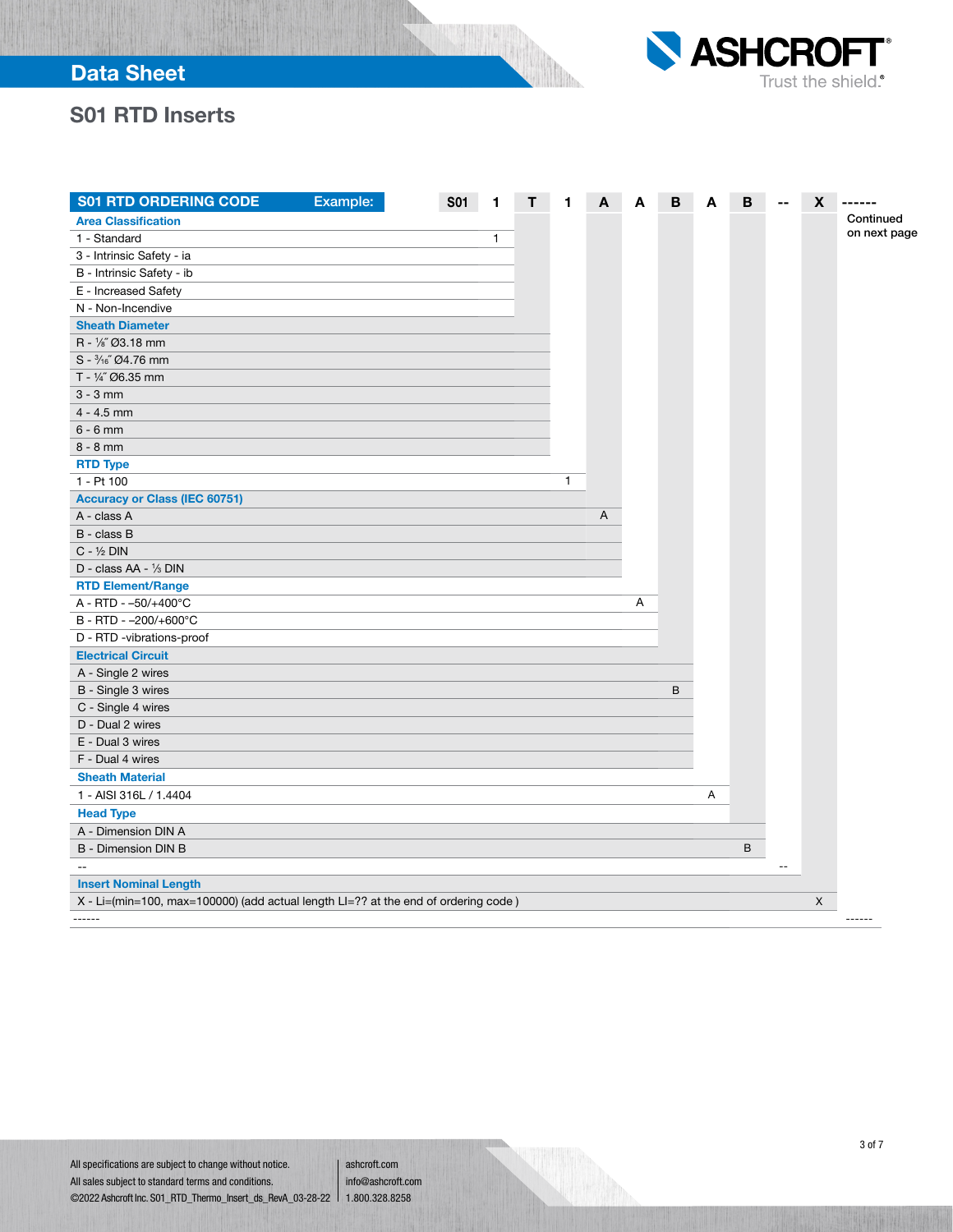## Data Sheet



## S01 RTD Inserts

| <b>SO1 RTD ORDERING CODE</b> Example: Continued )                          | 1 | 3p | т | $L = 400$                 |
|----------------------------------------------------------------------------|---|----|---|---------------------------|
| <b>Electrical Connection</b>                                               |   |    |   | Nominal length in mm      |
| - - With terminal block                                                    |   |    |   |                           |
| 1 - With transmitter - Not available with FM IS or NI approvals            | 1 |    |   | $mm = inches \times 25.4$ |
| 3 - Without terminal block, with flying leads                              |   |    |   |                           |
| <b>Certifications</b>                                                      |   |    |   |                           |
| - - None                                                                   |   |    |   |                           |
| F-FM                                                                       |   |    |   |                           |
| $2 - SL2$                                                                  |   |    |   |                           |
| P - EAC (Gost R) + Metrological Russia                                     |   |    |   |                           |
| A - ATEX                                                                   |   |    |   |                           |
| $S - SIL 2 + ATER$                                                         |   |    |   |                           |
| <b>I - INMETRO</b>                                                         |   |    |   |                           |
| $X - IECEx$                                                                |   |    |   |                           |
| D - ATEX + IECEX                                                           |   |    |   |                           |
| <b>Calibration Report</b>                                                  |   |    |   |                           |
| -- - Without                                                               |   |    |   |                           |
| 3P - 3 points                                                              |   | 3P |   |                           |
| 5P - 5 points                                                              |   |    |   |                           |
| 3D - 3 points                                                              |   |    |   |                           |
| 5D - 5 points                                                              |   |    |   |                           |
| <b>Tagging</b>                                                             |   |    |   |                           |
| - - Without                                                                |   |    |   |                           |
| T - Label in stainless steel with tag                                      |   |    | т |                           |
| Prices subject to change without notice • All prices subject to escalation |   |    |   |                           |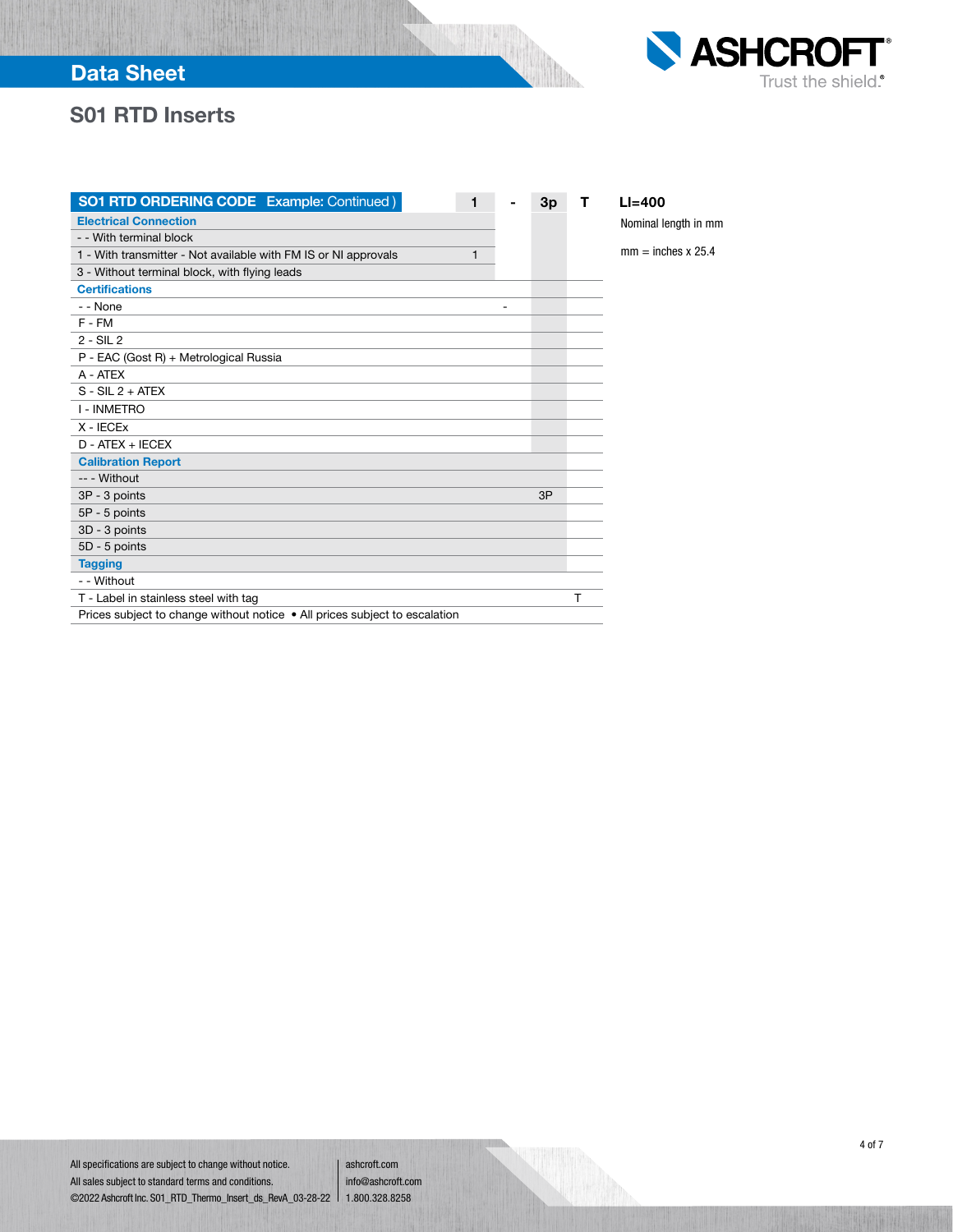

# S01 Thermocouple Inserts

| <b>S01 TC ORDERING CODE</b>         | Example: | <b>S01</b> | S |   | Κ | N |              | 1 | 3 | в |  |
|-------------------------------------|----------|------------|---|---|---|---|--------------|---|---|---|--|
| <b>Area Classification</b>          |          |            |   |   |   |   |              |   |   |   |  |
| S - Standard                        |          |            | S |   |   |   |              |   |   |   |  |
| J - Intrinsic Safety - ia           |          |            |   |   |   |   |              |   |   |   |  |
| B - Intrinsic Safety - ib           |          |            |   |   |   |   |              |   |   |   |  |
| E - Increased safety                |          |            |   |   |   |   |              |   |   |   |  |
| N - Non-Incendive                   |          |            |   |   |   |   |              |   |   |   |  |
| <b>Sheath Diameter</b>              |          |            |   |   |   |   |              |   |   |   |  |
| R - 1/8" Ø3.18 mm                   |          |            |   |   |   |   |              |   |   |   |  |
| S - 3/16" Ø4.76 mm                  |          |            |   |   |   |   |              |   |   |   |  |
| T - 1/4" Ø6.35 mm                   |          |            |   | T |   |   |              |   |   |   |  |
| $3 - 3$ mm                          |          |            |   |   |   |   |              |   |   |   |  |
| $4 - 4.5$ mm                        |          |            |   |   |   |   |              |   |   |   |  |
| $6 - 6$ mm                          |          |            |   |   |   |   |              |   |   |   |  |
| $8 - 8$ mm                          |          |            |   |   |   |   |              |   |   |   |  |
| <b>Thermocouple Type</b>            |          |            |   |   |   |   |              |   |   |   |  |
| E - temperature range: -200+ 800°C  |          |            |   |   |   |   |              |   |   |   |  |
| J - temperature range: -40+ 750°C   |          |            |   |   |   |   |              |   |   |   |  |
| K - temperature range: -200+ 1000°C |          |            |   |   | Κ |   |              |   |   |   |  |
| N - temperature range: -200+ 1000°C |          |            |   |   |   |   |              |   |   |   |  |
| <b>Accuracy or Class</b>            |          |            |   |   |   |   |              |   |   |   |  |
| N - ANSI MC 96.1: Standard Limits   |          |            |   |   |   |   |              |   |   |   |  |
| S - ANSI MC 96.1: Special Linimts   |          |            |   |   |   |   |              |   |   |   |  |
| 1 - IEC 60584-2: class 1            |          |            |   |   |   |   |              |   |   |   |  |
| 2 - IEC 60584-2: class 2            |          |            |   |   |   | N |              |   |   |   |  |
| 3 - IEC 60584-2: class 3            |          |            |   |   |   |   |              |   |   |   |  |
| <b>Junction</b>                     |          |            |   |   |   |   |              |   |   |   |  |
| 1 - Ungrounded                      |          |            |   |   |   |   | $\mathbf{1}$ |   |   |   |  |
| 2 - Grounded                        |          |            |   |   |   |   |              |   |   |   |  |
| 3 - Ungrounded, vibrations-proof    |          |            |   |   |   |   |              |   |   |   |  |
| 4 - Grounded, vibrations-proof      |          |            |   |   |   |   |              |   |   |   |  |
| <b>Electrical Circuit</b>           |          |            |   |   |   |   |              |   |   |   |  |
| 1 - Single                          |          |            |   |   |   |   |              | 1 |   |   |  |
| $2$ - Dual                          |          |            |   |   |   |   |              |   |   |   |  |
| <b>Sheath Material</b>              |          |            |   |   |   |   |              |   |   |   |  |
| 1 - AISI 316/1.4401                 |          |            |   |   |   |   |              |   |   |   |  |
| 3 - Inconel 600/ 2.4816             |          |            |   |   |   |   |              |   | 3 |   |  |
| <b>Head Type</b>                    |          |            |   |   |   |   |              |   |   |   |  |
| A - Dimension DIN A                 |          |            |   |   |   |   |              |   |   |   |  |
| <b>B</b> - Dimension DIN B          |          |            |   |   |   |   |              |   |   | B |  |
| $-$                                 |          |            |   |   |   |   |              |   |   |   |  |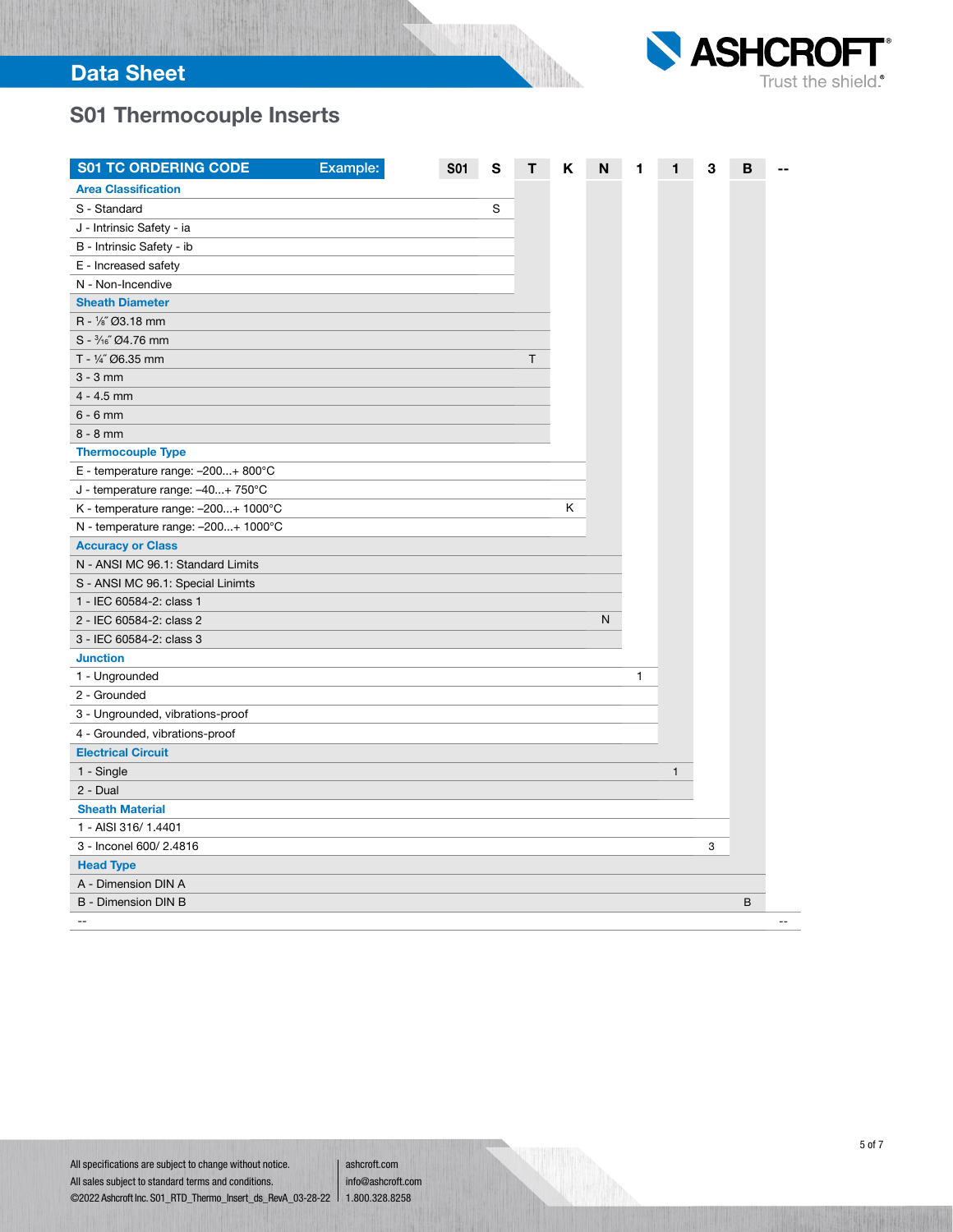

# S01 Thermocouple Inserts

| <b>S01 TC ORDERING CODE</b><br>Example: (Cont'd)          | X |   | 3P | т | $LI = 600$                |
|-----------------------------------------------------------|---|---|----|---|---------------------------|
| <b>Insert Nominal Length</b>                              |   |   |    |   | Nominal length in mm      |
| X - Li= (min=50, max=100000).                             | X |   |    |   |                           |
| (add actual nominal length LI=?? at end of ordering code) |   |   |    |   | $mm = inches \times 25.4$ |
|                                                           |   |   |    |   |                           |
| <b>Electrical Connection</b>                              |   |   |    |   |                           |
| - - With terminal block                                   |   |   |    |   |                           |
| 1 - With transmitter                                      |   | 1 |    |   |                           |
| 3 - Without terminal block, with flying leads             |   |   |    |   |                           |
| <b>Certifications</b>                                     |   |   |    |   |                           |
| - - None required                                         |   |   |    |   |                           |
| $F - FM$                                                  |   |   |    |   |                           |
| A - ATEX                                                  |   |   |    |   |                           |
| $X - IECEx$                                               |   |   |    |   |                           |
| $S - SIL2 + ATEX$                                         |   |   |    |   |                           |
| <b>I - INMETRO</b>                                        |   |   |    |   |                           |
| D - ATEX + IECEX                                          |   |   |    |   |                           |
| $2 - SIL2$                                                |   |   |    |   |                           |
| P - EAC (Gost R) + Metrological Russia                    |   |   |    |   |                           |
| <b>Calibration Report</b>                                 |   |   |    |   |                           |
| -- - without                                              |   |   |    |   |                           |
| 3P - 3 points                                             |   |   | 3P |   |                           |
| 5P - 5 points                                             |   |   |    |   |                           |
| 3D - 3 points                                             |   |   |    |   |                           |
| 5D - 5 points                                             |   |   |    |   |                           |
| <b>Tagging</b>                                            |   |   |    |   |                           |
| - - without                                               |   |   |    |   |                           |
| T - Label in stainless steel with tag                     |   |   |    | т |                           |
| Consult factory for other configurations                  |   |   |    |   |                           |